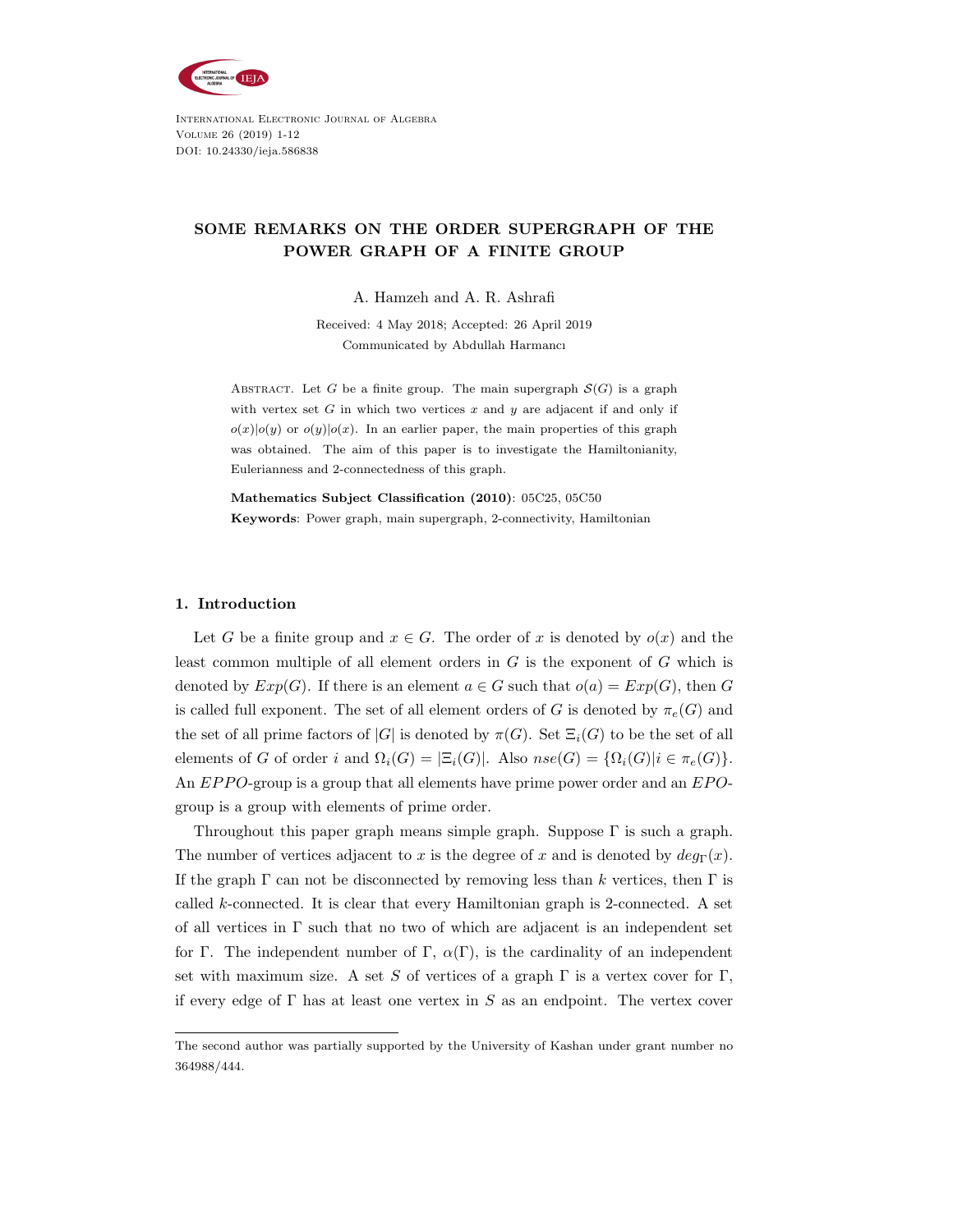number,  $\beta(\Gamma)$ , is the size of a minimum vertex cover of graph. In the graph  $\Gamma$  with *n* vertices always we have  $\alpha(\Gamma) + \beta(\Gamma) = n$ .

The directed power graph of a group  $G$  is a graph with vertex set  $G$  and there is a directed edge connecting  $x$  to  $y$  if and only if  $y$  is a power of  $x$ . This directed graph was introduced in the seminal paper of Kelarev and Quinn in 1999 [13]. In the mentioned paper, the authors considered the directed power graph of groups and gave a complete description of the structure of this graph for a finite abelian group. The same authors [15], extended their results to all semigroups. We refer to [14,16], for some properties of the directed power graph of semigroups.

Suppose A is a simple graph and  $\mathcal{G} = {\{\Gamma_a\}}_{a \in A}$  is a set of graphs labeled by vertices of A. Following Sabidussi [20, p. 396], the A-join of G is the graph  $\Delta$  with the following vertex and edge sets:

$$
V(\Delta) = \{(x, y) \mid x \in V(A) \& y \in V(\Gamma_x)\},
$$
  

$$
E(\Delta) = \{(x, y)(x', y') \mid xx' \in E(A) \text{ or else } x = x' \& yy' \in E(\Gamma_x)\}.
$$

If A is an p-vertex labeled graph then the A-join of  $\Delta_1, \Delta_2, \ldots, \Delta_p$  is denoted by  $A[\Delta_1, \Delta_2, \ldots, \Delta_p].$ 

The undirected power graph of a finite group  $G, \mathcal{P}(G)$ , was introduced by Chakrabarty et al. [4]. This graph has  $G$  as its vertex set and two vertices x and  $y$  are adjacent if and only if one is a power of the other. The main properties of this graph were investigated by Cameron [2] and Cameron and Ghosh [3]. Define the graph  $\mathcal{S}(G)$  with vertex set G such that two vertices x and y are adjacent if and only if  $o(x)|o(y)$  or  $o(y)|o(x)$ . This graph is called the main supergraph of  $\mathcal{P}(G)$ . Some basic properties of this graph are studied in [11]. In [9], the automorphism group of this graph computed in general and in [10] its eigenvalues and Laplacian eigenvalues were computed. Set  $\pi_e(G) = \{a_1, \ldots, a_k\}$  and define the graph  $\Delta_G$  with vertex set  $\pi_e(G)$  and edge set  $E(\Delta_G) = \{xy \mid x, y \in \pi_e(G), x|y \text{ or } y|x\}.$  In [8,9], the authors proved that  $\mathcal{S}(G) = \Delta_G[K_{\Omega_{a_1}(G)}, \ldots, K_{\Omega_{a_k}(G)}]$ , where  $K_n$  denotes the complete graph on  $n$  vertices.

The proper power graph  $\mathcal{P}^*(G)$  and its proper main supergraph  $\mathcal{S}^*(G)$  are defined as graphs constructed from  $\mathcal{P}(G)$  and  $\mathcal{S}(G)$  by removing identity element of G, respectively.

Suppose G is a finite group,  $X \subseteq G$  and  $C \subseteq G - \{1\}$ . Following Williams [25], the prime graph  $\Lambda(G)$  is a simple graph that vertices are primes dividing the order of the group. Two vertices  $p$  and  $q$  are adjacent if and only if  $G$  contains an element of order pq. The commuting graph  $C(G, X)$  is a simple graph with vertex set X,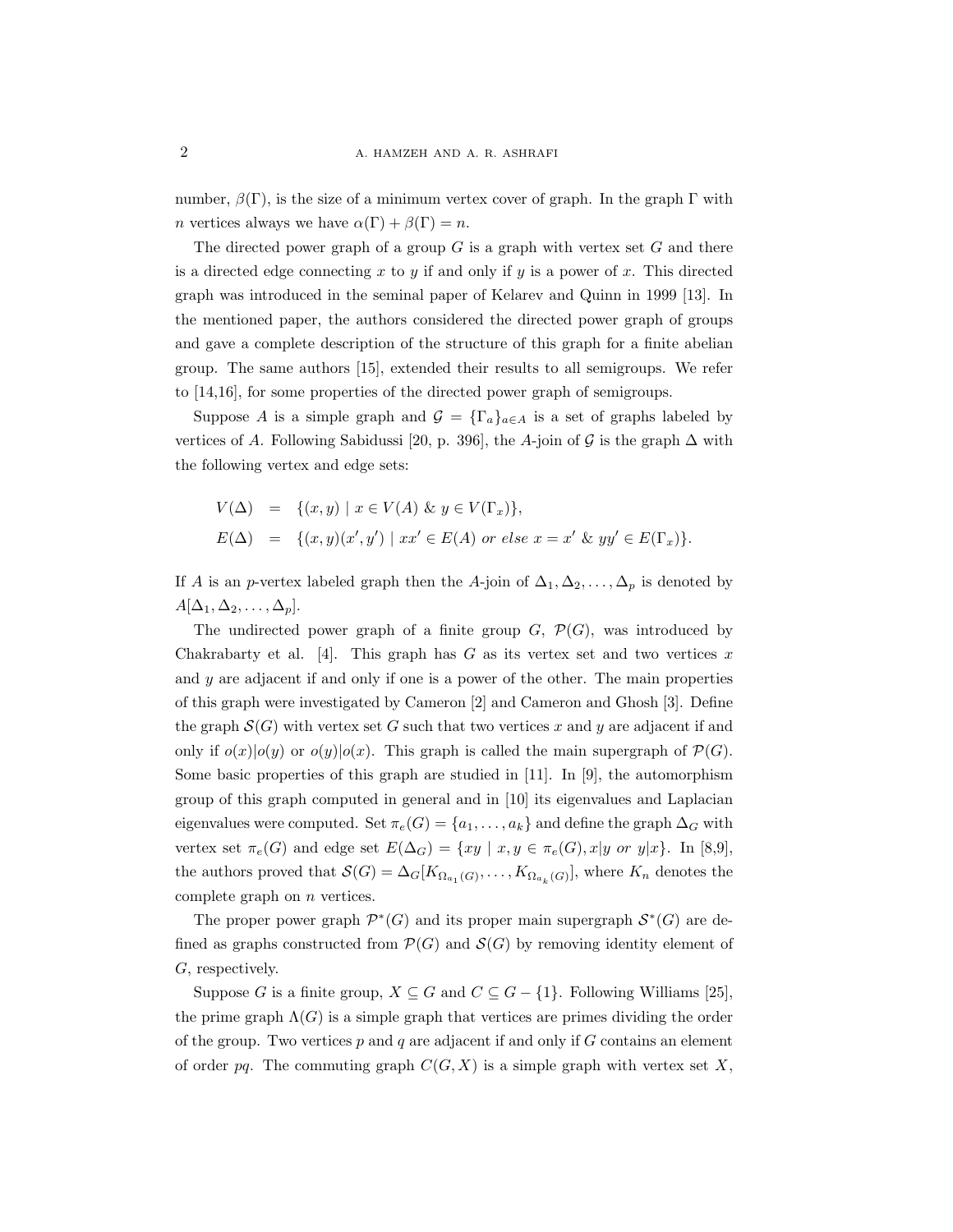and two vertices  $x, y \in X$  are adjacent, whenever  $xy = yx$ . In this paper, we will assume that  $X = G - \{1\}$  and the corresponding commuting graph is denoted by  $\Delta(G)$ . The directed Cayley graph  $\overrightarrow{X(G, C)}$  is a graph with vertex set G and edge set  $\{(g,h)|g^{-1}h \in C \cup C^{-1}\}$ . It is well-known that Cayley graphs are regular and vertex-transitive.

Suppose  $\Gamma_1$  and  $\Gamma_2$  are two graphs. The Cartesian product  $\Gamma_1$  and  $\Gamma_2$ ,  $\Gamma_1 \Box \Gamma_2$ , is a graph with vertex set  $V(\Gamma_1) \times V(\Gamma_2)$  such that two vertices  $(a, b)$  and  $(x, y)$ are adjacent in  $\Gamma_1 \Box \Gamma_2$  if  $a = x$  and  $by \in E(H)$  or  $b = y$  and  $ax \in E(G)$ . The tensor product  $\Gamma_1 \times \Gamma_2$  of graphs  $\Gamma_1$  and  $\Gamma_2$  is a graph with the same vertex set  $V(\Gamma_1) \times V(\Gamma_2)$  and two vertices  $(a, b)$  and  $(x, y)$  are adjacent in  $\Gamma_1 \times \Gamma_2$  if and only if  $by \in E(H)$  and  $ax \in E(G)$ .

Let  $\Gamma$  be a graph and  $M \subseteq V(\Gamma)$ . M is called a module if for any  $x \notin M$ ,  $M \subseteq N(x)$  or  $M \cap N(x) = \emptyset$ . The trivial modules are empty set, singletons and the whole set  $V$ . A graph in which all modules are trivial is said to be primitive. A strong module is a module M such that for any other module  $M'$ , either  $M \cap M' = \emptyset$ or  $M \subseteq M'$  or  $M' \subseteq M$ . We now assume that M and M' two disjoint modules. If any vertex of  $M$  is adjacent to all vertices of  $M'$ , then we say  $M$  and  $M'$  are adjacent, and if there is no an edge such that one of its end points is belong to M and another in  $M'$  then we say M and  $M'$  are non-adjacent.

For a module M, if  $M \subset S$  and there is no module M' such that  $M \subset M' \subset S$ , then the module  $M$  is maximal with respect to a set  $S$  of vertices. We shall assume  $S = V$ , if the set S is not specified. Let for  $1 \leq i \leq k$ ,  $M_i$  be a module of graph  $\Gamma$  and  $P = \{M_1, \ldots, M_k\}$  be a partition of the vertex set of a graph, then P is a modular partition of Γ. A non-trivial modular partition  $P = \{M_1, \ldots, M_k\}$  which only contains maximal strong modules is a maximal modular partition. Notice that each graph has a unique maximal modular partition. Quotient graph whose vertices are modules belonging to the modular partition P of graph  $\Gamma$  is denoted by  $\Gamma/P$ . In this graph, two vertices of  $\Gamma/P$  are adjacent if and only if the corresponding modules are adjacent in  $\Gamma$  [7].

**Theorem 1.1.** (Modular Decomposition Theorem)[5,6] For any graph  $\Gamma$ , one of the following three conditions is satisfied:

- Γ is not connected.
- $\overline{\Gamma}$  is not connected.
- Γ and  $\overline{\Gamma}$  are connected and the quotient graph  $\Gamma/P$ , with P the maximal modular partition of  $\Gamma$ , is a primitive graph.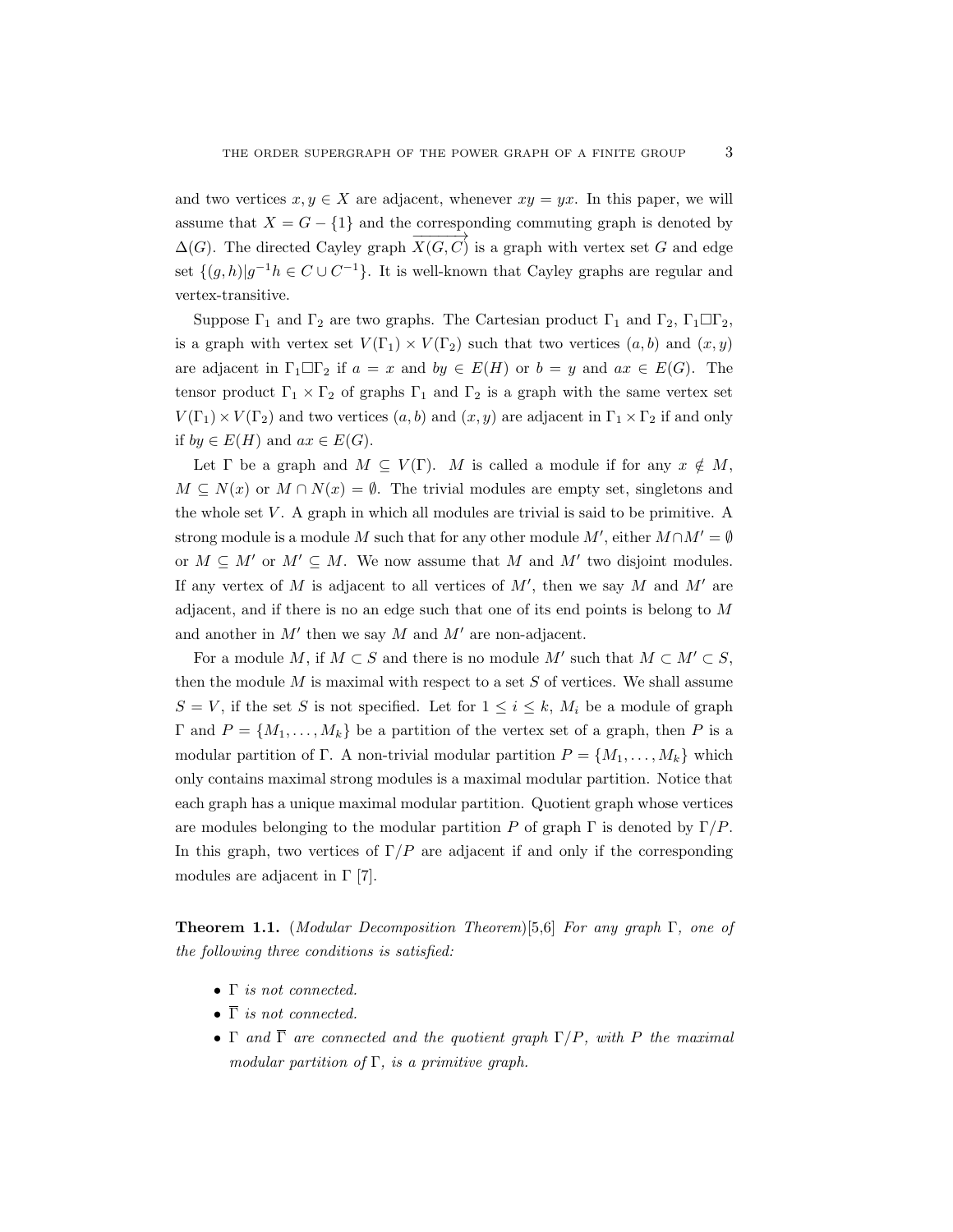Throughout this paper we refer to [19] for group theory concepts and for graph theoretical concepts and notations, we refer to [24]. For the sake of completeness, in what follows we mention the presentation of the dihedral group  $D_{2n}$ , the semidihedral group  $SD_{8n}$ , the dicyclic group  $T_{4n}$  and the group  $V_{8n}$ .

$$
D_{2n} = \langle a, b \mid a^n = b^2 = e, \ bab = a^{-1} \rangle,
$$
  
\n
$$
SD_{8n} = \langle a, b \mid a^{4n} = b^2 = e, \ bab = a^{2n-1} \rangle,
$$
  
\n
$$
T_{4n} = \langle a, b \mid a^{2n} = 1, a^n = b^2, b^{-1}ab = a^{-1} \rangle,
$$
  
\n
$$
V_{8n} = \langle a, b \mid a^{2n} = b^4 = e, \ aba = b^{-1}, \ ab^{-1}a = b \rangle.
$$

It is easy to see the dicyclic group  $T_{4n}$  has order 4n and the groups  $SD_{8n}$  and  $V_{8n}$ have order 8n.

# 2. Main results

A vertex in a graph  $\Gamma$  is said to be even, if its degree is an even integer. There is a condition for Eulerian of a graph  $\Gamma$  which states that  $\Gamma$  is Eulerian if and only if all of its degrees are even.

**Theorem 2.1.** Let G be a finite group. The graph  $S(G)$  is Eulerian if and only if G is an odd order group.

**Proof.** Suppose G is a group of order n. Then the degree of identity has to be  $n-1$  and so n is odd. Conversely, suppose n is odd and  $\pi_e(G) = \{a_1, \ldots, a_k\}.$ Choose the non-identity vertex x in  $\mathcal{S}(G)$  and assume that  $o(x) = a_i$ . Then

$$
deg_{S(G)}(x) = \Omega_{a_i}(G) + \sum_{a_i \mid a_j \neq e \ or \ (a_j \mid a_i \& a_i \neq a_j)} \Omega_{a_j}(G).
$$

If  $k_i$ ,  $1 \leq i \leq k$ , denotes the number of cyclic subgroups of order  $a_i$  then  $\Omega_{a_i}(G)$  $k\phi(a_i)$ , that  $\phi$  is the Euler's totient function. Since G has odd order, it does not have involutions and  $\phi(m)$ ,  $m \geq 3$ , is even. Thus for each  $a_i$ ,  $a_i \in \pi_e(G)$ ,  $\Omega_{a_i}(G)$  is even. Therefore, degree of every vertex in  $\mathcal{S}(G)$  is even and  $\mathcal{S}(G)$  is Eulerian.  $\square$ 

In the next theorem, the relationship between connectedness of  $S^*(G)$  and  $\Lambda(G)$ is studied.

**Theorem 2.2.** ([11]) If the prime graph of a group G is disconnected then  $\mathcal{S}^*(G)$ is disconnected. In particular,  $S(G)$  is not Hamiltonian.

**Theorem 2.3.** Let G be a finite group. If  $\Delta_G$  is Hamiltonian then  $\mathcal{S}(G)$  will be Hamiltonian.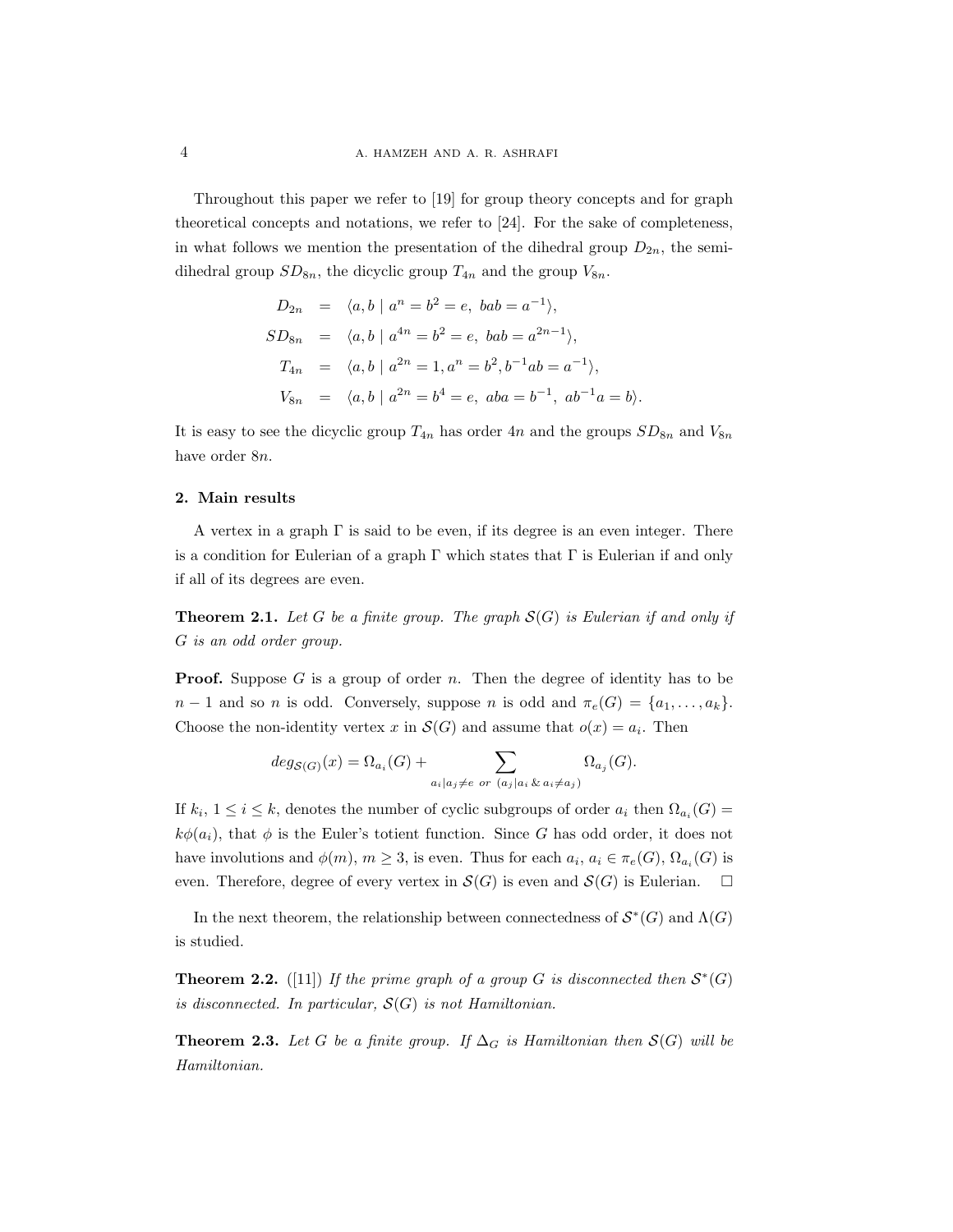**Proof.** Suppose  $\Delta_G$  is Hamiltonian and  $T: e \sim a_1 \sim \ldots \sim a_k \sim e$  is a Hamiltonian cycle in  $\Delta_G$ . Set  $\Xi(G) = \{x_{i1}, x_{i2}, \dots, x_{i\Omega_{a_i}(G)}\}$ . We construct a Hamiltonian cycle  $T'$  in  $\mathcal{S}(G)$  as follows:

$$
T': \quad e \sim x_{11} \sim \ldots \sim x_{1\Omega_{a_1}(G)} \sim x_{21} \sim \ldots \sim x_{2\Omega_{a_2}(G)} \sim \ldots \sim x_{k1} \sim \ldots \sim x_{k\Omega_{a_k}(G)} \sim e,
$$

and so  $\mathcal{S}(G)$  is Hamiltonian, as desired.

Corollary 2.4. The main supergraph of the power graph of the following simple groups are not Hamiltonian:

(1) <sup>2</sup> $F_4(q)$ , where  $q = 2^{2m+1}$  and  $m \ge 1$ ; (2) <sup>2</sup> $G_2(q)$ , where  $q = 3^{2m+1}$  and  $m \ge 0$ ; (3)  $A_1(q)$ ,  $A_2(q)$ ,  $B_2(q)$ ,  $C_2(q)$  and  $S_4(q)$ , where q is an odd prime power; (4)  $F_4(2^m)$ ,  $m \ge 1$  and  $U_3(q)$ , where q is a prime power.

**Proof.** Apply Theorems 2.34 and 2.35 from [11].  $\Box$ 

It is easy to see that the main supergraph of the power graph of the cyclic group of order  $p$ ,  $p$  is prime, is Hamiltonian. This simple result and Corollary 2.4 suggest the following conjecture:

Conjecture 2.5. The main supergraph of the power graph of a non-abelian finite simple group is not Hamiltonian.

**Theorem 2.6.** If G is full exponent then  $S(G)$  is 2-connected.

**Proof.** Suppose x is an element of order  $Exp(G)$ . Then e and x are adjacent to all elements of the group. This proves that  $\mathcal{S}(G)$  is 2-connected.

**Theorem 2.7.** If G is an abelian group, then  $S(G)$  is 2-connected.

**Proof.** To prove the theorem, it is enough to show that  $\mathcal{S}^*(G)$  is connected. Choose non-identity elements  $x, y \in \mathcal{S}^*(G)$ . Since G is abelian,  $xy = yx$ . If x and y are adjacent in  $\mathcal{S}(G)$ , then are adjacent in  $\mathcal{S}^*(G)$  too. This implies that  $o(x) \nmid o(y)$  and  $o(y) \nmid o(x)$ . Our main proof will consider the following two cases:

- (1)  $o(x)$  and  $o(y)$  are coprime. Since  $o(xy) = o(x)o(y)$ ,  $o(x) | o(xy)$  and  $o(y)$  $o(xy)$ . Thus  $x \sim xy \sim y$  is a path in  $S^*(G)$  and so x, y are vertices of a connected component of  $S^*(G)$ .
- (2)  $n = (o(x), o(y)) \neq 1$ . Without loss of generality, we can assume that  $o(x) > o(y)$ . Since  $o(x) \equiv n \pmod{o(y)}$ ,  $y^n = (xy)^{o(x)}$ . On the other hand,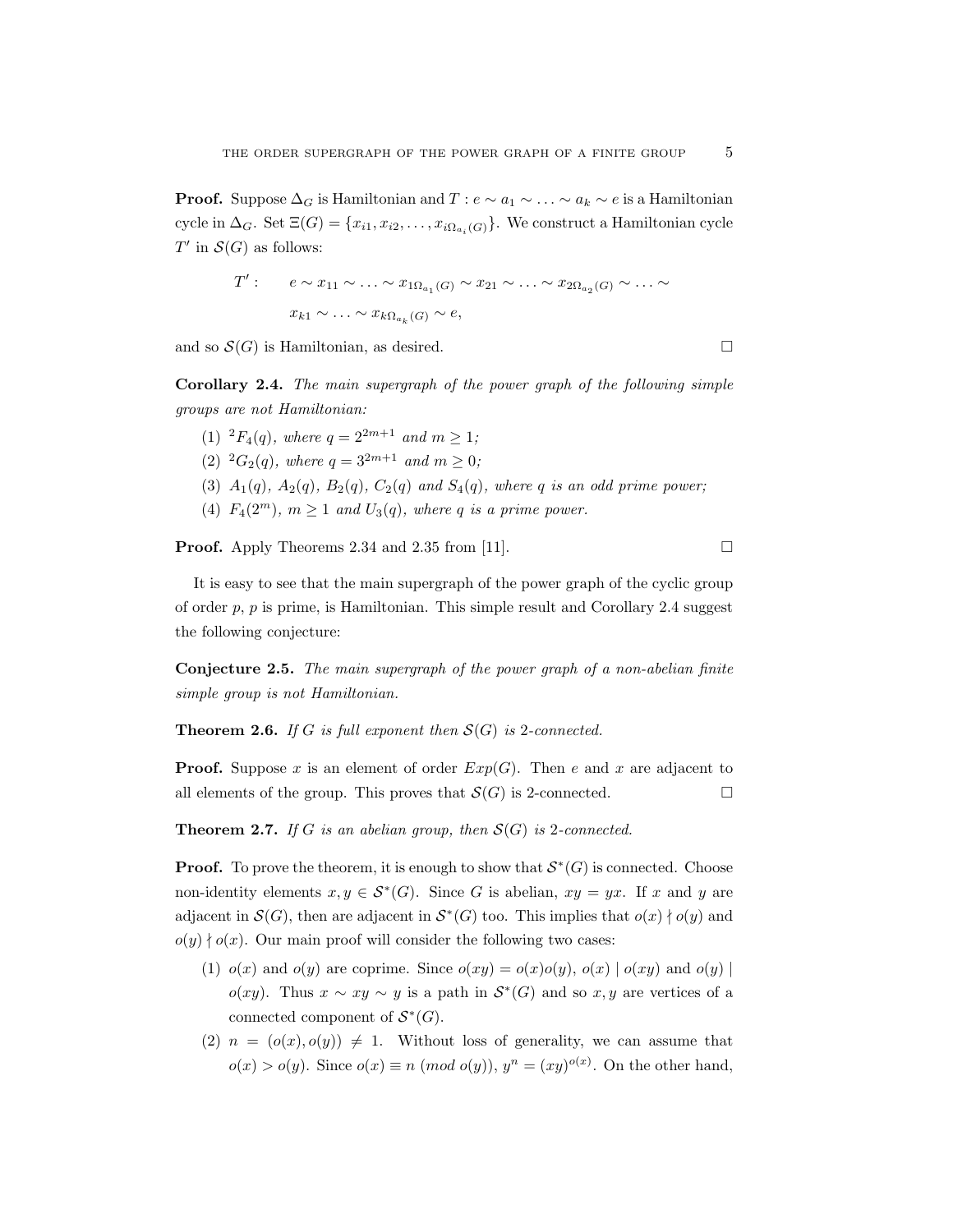$x^{o(y)} = (xy)^{o(y)}$  and so  $y \sim y^n \sim (xy)^{o(x)} \sim xy \sim (xy)^{o(y)} \sim x^{o(y)} \sim x$  is a path in  $S^*(G)$ . Hence x and y are in a connected component of  $S^*(G)$ .

This proves that  $S^*(G)$  is connected.

**Lemma 2.8.** Let G and H be groups such that  $(|G|, |H|) = 1$ . Then  $\mathcal{S}(G \times H) =$  $\mathcal{S}(G) \times \mathcal{S}(H)$ .

**Proof.** Suppose  $(x, y)$  and  $(a, b)$  are adjacent vertices in  $\mathcal{S}(G \times H)$ . Then  $o((x, y))$  $o((a, b))$  or  $o((a, b)) | o((x, y))$ . Since G and H have coprime order,  $o(x)o(y)$  $o(a)o(b)$  or  $o(a)o(b) | o(x)o(y)$ . On the other hand,  $(o(a), o(y)) = (o(b), o(x))$ 1. Hence  $o(a)o(b) | o(x)o(y)$  implies that  $o(a) | o(x)$  and  $o(b) | o(y)$ . Similarly,  $o(x)o(y) | o(a)o(b)$  implies that  $o(x) | o(a)$  and  $o(y) | o(b)$ . Therefor, a, x are adjacent in  $\mathcal{S}(G)$ , and b, y are adjacent in  $\mathcal{S}(H)$  which proves that  $(a, b)$  and  $(x, y)$ are adjacent in  $\mathcal{S}(G) \times \mathcal{S}(H)$ . A similar argument as above shows that if  $(a, b)$  and  $(x, y)$  are adjacent in  $\mathcal{S}(G) \times \mathcal{S}(H)$ , then  $ax \in E(\mathcal{S}(G))$  and  $by \in E(\mathcal{S}(H))$ .

The proof of the previous lemma shows that in general  $\mathcal{S}(G)\times \mathcal{S}(H)$  is a subgraph of  $S(G\times H)$ . By [12, Theorem 5.29], if G and H are non-empty graphs, then  $G\times H$ is connected if and only if both of  $G$  and  $H$  are connected and at least one of them are non-bipartite. Moreover, if G and H are connected and bipartite, then  $G \times H$ has exactly two connected components. In the following theorem, we apply this result to prove that the main supergraph of the power graph of a nilpotent group is 2-connected.

**Theorem 2.9.** If G is nilpotent, then  $S(G)$  is 2-connected.

**Proof.** Since G is nilpotent,  $G \cong P_1 \times \ldots \times P_r$ , where  $P_i$ 's are all Sylow  $P_i$ subgroups of G. By Lemma 2.8,  $\mathcal{S}(G) \cong \mathcal{S}(P_1 \times \ldots \times P_r) = \mathcal{S}(P_1) \times \ldots \times \mathcal{S}(P_r)$ and so  $S^*(G) \cong S^*(P_1 \times \ldots \times P_r) = S^*(P_1) \times \ldots \times S^*(P_r)$ . Since  $S^*(P_i)$ ,  $1 \leq i \leq r$ , are complete, they are non-bipartite and connected. This shows that  $S^*(G)$  is connected, as desired.  $\hfill \square$ 

**Theorem 2.10.** Let G be a finite group. If  $xy \in E(\Delta(G))$  then x and y are in the same component of  $S^*(G)$ .

**Proof.** By definition,  $V(\Delta(G)) = V(\mathcal{S}^*(G))$ . Suppose, x, y are adjacent vertices of  $\Delta(G)$ . So  $xy = yx$ . If  $o(x) | o(y)$  or  $o(y) | o(x)$  then x and y are adjacent in  $\mathcal{S}^*(G)$ . We now assume that  $o(x) \nmid o(y)$  and  $o(y) \nmid o(x)$ . We consider two cases that  $(o(x), o(y)) = 1$  or  $(o(x), o(y)) \neq 1$ .

(1)  $(o(x), o(y)) = 1$ . In this case,  $o(xy) = o(x)o(y)$ . This gives a path  $x \sim$  $xy \sim y$  in  $S^*(G)$ , as desired.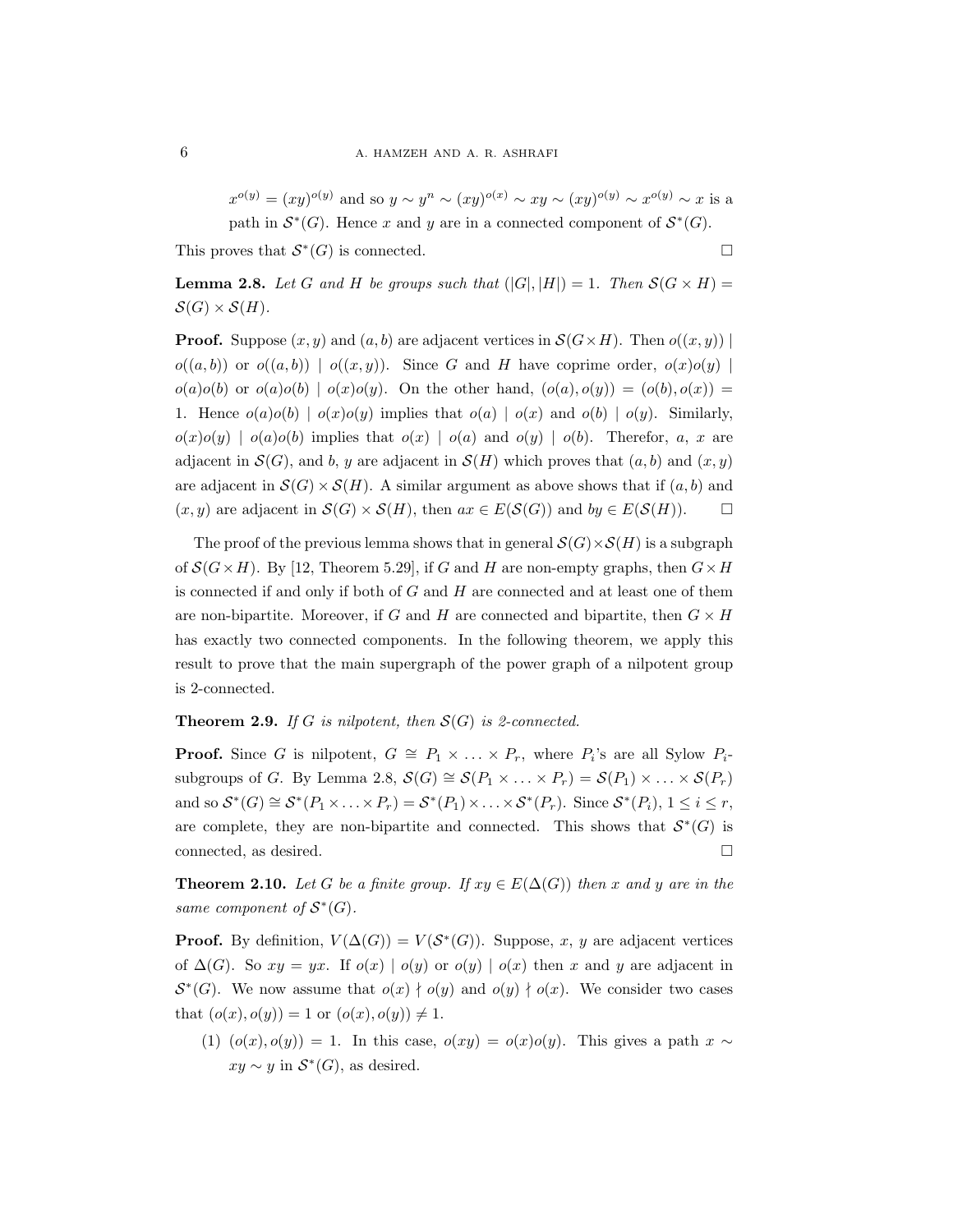(2)  $(o(x), o(y)) \neq 1$ . Choose the prime number p such that  $p | o(x)$  and  $p | o(y)$ . If  $t \in G$  has order p then  $x \sim t \sim y$  is a path in  $S^*(G)$ .

This completes the proof.  $\Box$ 

**Corollary 2.11.** If  $\Delta(G)$  is complete then  $S(G)$  is 2-connected.

It is clear that if  $G$  and  $H$  are groups with the same order such that for each divisor d of  $|G|$ ,  $\Omega_d(G) = \Omega_d(H)$  then  $\mathcal{S}(G) \cong \mathcal{S}(H)$ . The converse of this result is not generally correct. To prove, we consider  $G = Z_4 \times Z_4$  and  $H = Z_2 \times Z_4 \times Z_2$ . Since G and H are 2-groups,  $S(G) \cong S(H)$ . But  $\Omega_4(G) = 8 < 12 = \Omega_4(H)$  and  $\Omega_2(G) = 7 > 3 = \Omega_2(H)$ . On the other hand, it is possible to find finite groups G and H such that  $\mathcal{S}(G) \cong \mathcal{S}(H)$ , but  $\pi_e(G) \neq \pi_e(H)$ . An example is the pair  $(G, H) = (D_8, Z_8)$ . Finally, it is possible to construct the pair  $(G, H)$  of finite groups such that  $\pi_e(G) = \pi_e(H)$ , but  $\mathcal{S}(G) \not\cong \mathcal{S}(H)$ . To see this, it is enough to assume that  $G = D_{20}$  and  $H = Z_2 \times Z_{10}$ . In what follows, we prove that in the group under same specific conditions the equality of spectrum and order implies that the main supergraph are isomorphic.

**Theorem 2.12.** (See [1,23]). Suppose  $G_1$  is a finite group and  $G_2$  is one of the following finite groups:

- (1) A finite simple group,
- (2) A symmetric group  $S_n$ ,  $n \geq 3$ ,
- (3) Automorphism group of a sporadic simple group,

then  $G_1 \cong G_2$  if and only if  $|G_1| = |G_2|$  and  $\pi_e(G_1) = \pi_e(G_2)$ .

Corollary 2.13. If  $G_1$  is a finite group and  $G_2$  is one of the following finite groups:

- (1) A finite simple group,
- (2) A symmetric group  $S_n$ ,  $n \geq 3$ ,
- (3) Automorphism group of a sporadic simple group.

If  $|G_1| = |G_2|$  and  $\pi_e(G_1) = \pi_e(G_2)$  then  $\mathcal{S}(G_1) \cong \mathcal{S}(G_2)$ .

In the following result, the finite groups G in which the main supergraph  $\mathcal{S}(G)$ is vertex transitive are classified.

**Theorem 2.14.** Let G be a finite group, then  $S(G)$  is a vertex transitive if and only if G is a p-group. There is no group G such that  $\overrightarrow{S(G)}$  is vertex transitive.

**Proof.** If G is a p-group then  $S(G)$  is complete and so it is a Cayley graph. Conversely, we assume that  $\mathcal{S}(G)$  is vertex-transitive, where G has order n. Since  $deg_{S(G)}(e) = n - 1$ ,  $S(G)$  has to be complete and so G is a p-group.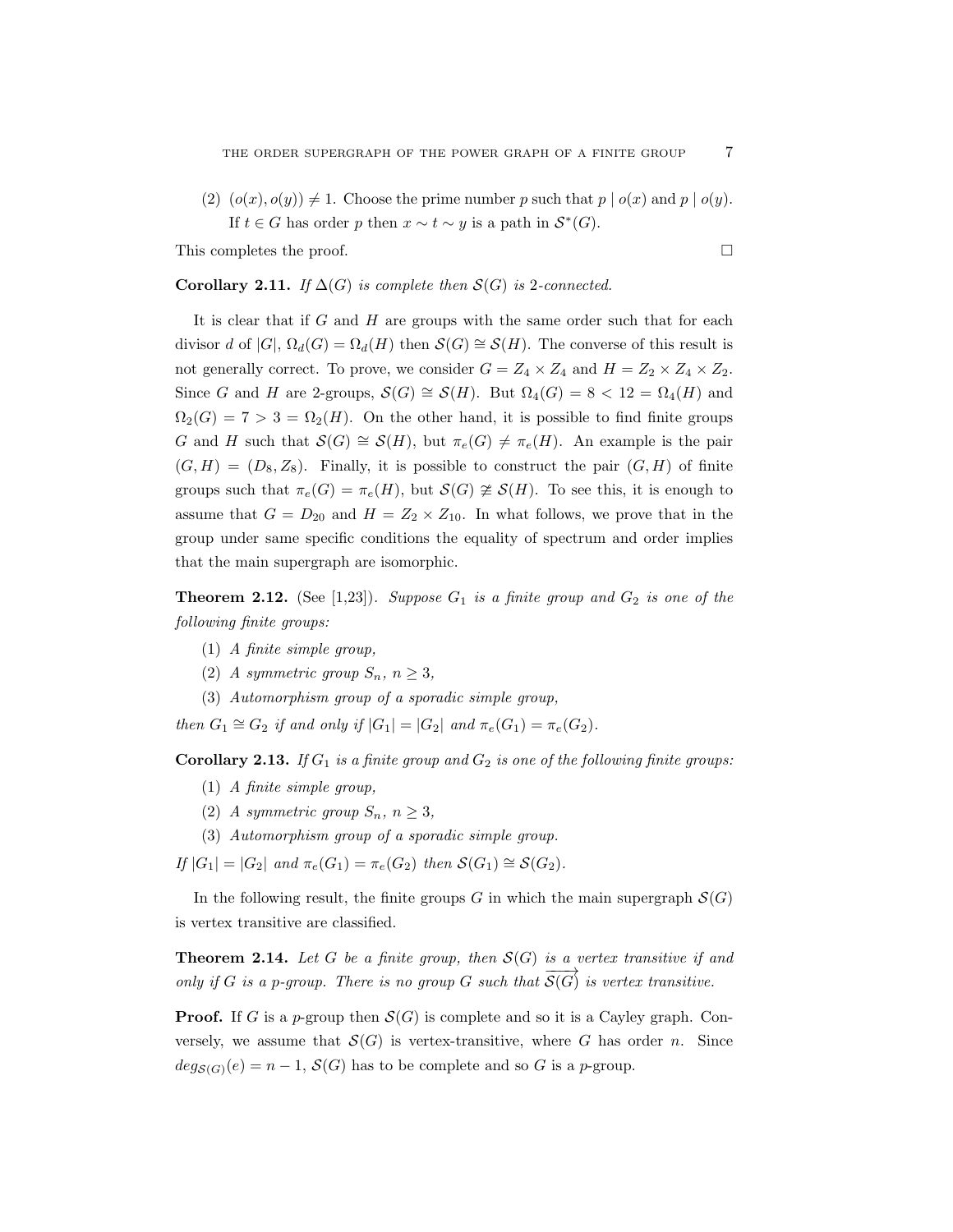We now assume that G is a finite group such that  $\overrightarrow{S(G)}$  is vertex transitive. Then each vertex of  $\overrightarrow{S(G)}$  will have the in-degree  $n-1$  and out-degree zero which is impossible.  $\Box$ 

The present authors [11], proved that for each finite group G we have  $|\pi(G)| \le$  $\alpha(\mathcal{S}(G)) \leq |\pi_e(G)| - 1$  with right-hand equality if and only if G is an EPO-group. Applying this result, we have:

**Theorem 2.15.** If G is a finite group of order n then  $n+1-|\pi_e(G)| \leq \beta(\mathcal{S}(G)) \leq$  $n - |\pi(G)|$ . The left-hand equality is attained if and only if G is an EPO-group.

**Theorem 2.16.** Let G be a finite group.  $\overline{S^*(G)}$  is complete if and only if  $G \cong Z_2$ .

**Proof.** Suppose  $S^*(G)$  is a complete graph. Then G is an EPO-group and there is a unique elements of each order. So,  $\mathcal{S}(G)$  is a star graph and by [11, Corollary 2.18],  $G \cong Z_2$ . The converse is obvious.

**Theorem 2.17.** Let G be a finite group of order  $> 2$ . Then G has full exponent if and only if  $\overline{\mathcal{S}^*(G)}$  is disconnected.

**Proof.** If G is full exponent group of order  $n, n > 2$  [11, Theorem 2.15 ], there are at least two elements of degree  $n-1$  in  $\mathcal{S}(G)$ . This proves that  $\overline{\mathcal{S}^*(G)}$  is disconnected. To prove the converse, we show that if  $G$  is not a full exponent group of order  $n, n > 2$ , then  $\overline{\mathcal{S}^*(G)}$  is connected. Suppose  $|G| = p_1^{n_1} \dots p_k^{n_k}$ . If  $k = 1$ , then  $\mathcal{S}(G)$  is complete and  $\overline{\mathcal{S}^*(G)}$  is an empty graph, as desired. Suppose  $k \geq 2$ . Define

$$
V_i = \{ g \in G | 1 \neq o(g) | p_i^{n_i} \}.
$$

Then for each i, the graph  $\overline{\mathcal{S}^*(G)}$  has an induced subgraph isomorphic to  $\overline{K_{|V_i|}}$ in such a way that every element  $x \in V_i$  is adjacent to every element  $y \in V_j$ ,  $i \neq j$ . Thus the induced subgraph  $\left[\bigcup_{i=1}^k V_i\right]$  is connected. Suppose  $x, y \notin \bigcup_{i=1}^k V_i$ ,  $o(x) = q_1^{\alpha_1} \dots q_r^{\alpha_r}$  and  $o(y) = q_1^{\beta_1} \dots q_s^{\beta_s}$ ,  $r \leq s$ . If  $(o(x), o(y)) = 1$ , then  $xy \in E(\overline{\mathcal{S}^*(G)})$  as desired. We now assume that  $d = (o(x), o(y)) \neq 1$ . If there exists a prime number p such that  $p \nmid d$  then we choose an element z of order p in G. So  $x \sim z \sim y$  is a path connecting x and y in  $\mathcal{S}(G)$ . Hence, it is enough to assume that, for any  $i, 1 \leq i \leq k, p_i | d$ . Suppose  $o(x) = p_1^{\gamma_1} \dots p_k^{\gamma_k}$  and  $o(y) = p_1^{\delta_1} \dots p_k^{\delta_k}$ . If  $o(x) \nmid o(y)$  and  $o(y) \nmid o(x)$  then  $xy \in E(\overline{\mathcal{S}^*(G)})$ . Suppose  $o(x) | o(y)$  and choose i such that  $\gamma_i \neq \alpha_i$ . Then  $x \sim x_i \sim y$  is a path in  $S^*(G)$ . This completes the proof.  $\square$ 

Theorem 2.18. If G is a full exponent group, then the number of connected components of  $\overline{\mathcal{S}^*(G)}$  is  $c(\overline{\mathcal{S}^*(G)}) = \varphi(G) + 1$ , where  $\varphi(G) = |\{a \in G | o(a) = Exp(G)\}|$ .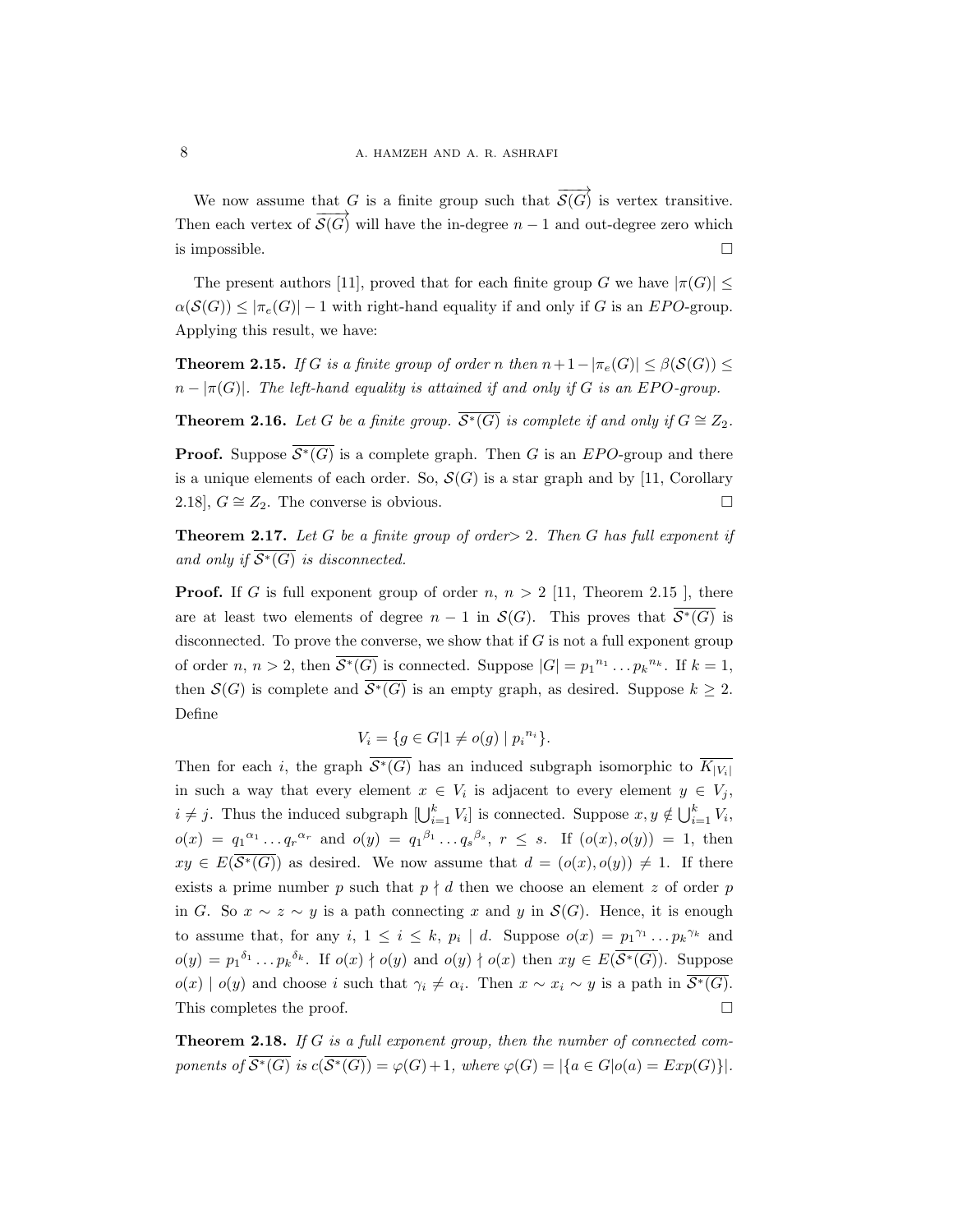**Proof.** Suppose G is a full exponent group of order  $p_1^{n_1} \dots p_k^{n_k}$ , where,  $p_i$ ,  $1 \leq$  $i \leq k$  are distinct primes and  $k > 1$ . Similar to the Theorem 2.17, we define

$$
V_i = \{ g \in G | 1 \neq o(g) | p_i^{n_i} \}.
$$

By Theorem 2.17, the induced subgraph on  $\bigcup_{i=1}^{k} V_i$  is connected. Suppose  $x, y \notin$  $\bigcup_{i=1}^k V_i$ . If  $o(x), o(y) \notin \{ |G|, Exp(G) \}$  then by similar argument as in Theorem 2.17, there exits an element  $u \in \bigcup_{i=1}^{k} V_i$ , such that  $x \sim u \sim y$  is path in  $\overline{\mathcal{S}^*(G)}$ . We now assume that  $o(x) \in \{ |G|, Exp(G) \}.$  Then  $\{x\}$  is a component of  $\overline{\mathcal{S}^*(G)}$  and so the number of connected components is  $\varphi(G) + 1$ .

**Theorem 2.19.** Let  $G$  be a finite group. Then,

- (1) if  $Exp(G) = m$ , then  $c(\overline{S^*(G)}) = k\phi(m) + 1$ , where k is the number of cyclic subgroups of order m in G;
- (2) if G is nilpotent, then  $c(\overline{S^*(G)}) = \prod_{i=1}^k \varphi(G_i) + 1$ , where  $G_i$ 's are Sylow subgroups of G;
- (3)  $c(\overline{S^*(G)}) = \phi(|G|) + 1$  if and only if the number of cyclic subgroups of order  $Exp(G)$  in G is  $\frac{|G|}{Exp(G)}$ .

**Proof.** Apply Theorems 2.2, 2.6, 2.8 and 3.2 from [22].  $\Box$ 

Corollary 2.20. The following hold:

- (1) if  $2^k \neq n \geq 3$  is an even positive integer then  $c(\overline{\mathcal{S}^*(D_{2n})}) = \phi(n) + 1$ , and if n is odd then  $\overline{\mathcal{S}^*(D_{2n})}$  is connected;
- (2) if  $n \geq 3$ ,  $\overline{\mathcal{S}^*(S_n)}$  is connected and if  $n \geq 4$ , then  $\overline{\mathcal{S}^*(A_n)}$  is connected;
- (3) if  $n = 2^k$ , then  $c(\overline{\mathcal{S}^*(SD_{8n})}) = 8n 1$  and if  $n \neq 2^k$ , then  $c(\overline{\mathcal{S}^*(SD_{8n})}) =$  $\phi(4n) + 1;$
- (4) if n is odd, then  $\overline{\mathcal{S}^*(T_{4n})}$  is connected and if  $n = 2^k$ , then  $c(\overline{\mathcal{S}^*(T_{4n})}) =$  $4n-1$ . If  $n \neq 2^k$  and n is an even number, then  $c(\overline{\mathcal{S}^*(T_{4n})}) = \phi(2n) + 1$ ;
- (5) if n is odd, then  $\overline{\mathcal{S}^*(V_{8n})}$  is connected. If  $n=2^k$ , then  $c(\overline{\mathcal{S}^*(V_{8n})})=8n-1$ and if  $n \neq 2^k$  and n is an even number, then  $c(\overline{\mathcal{S}^*(V_{8n})}) = \phi(2n) + 1$ .

By the graph structure of  $\mathcal{S}(G) = \Delta_G[K_{\Omega_{a_1}(G)}, \ldots, K_{\Omega_{a_k}(G)}]$  and definition of module, one can see that every  $K_{\Omega_{a_i}(G)}, 1 \leq i \leq k$ , in  $\mathcal{S}(G)$  is a maximal strong module. Also  $P = \{V(K_{\Omega_{a_1}(G)})$ , ...,  $V(K_{\Omega_{a_k}(G)})\}$  is a modular partition of  $\mathcal{S}(G)$ and quotient graph  $S(G)/P$  is isomorphic to  $\Delta_G$ .

**Theorem 2.21.** Let  $G_1$  and  $G_2$  be two finite groups. We also assume that these groups are not full exponent, they are not p-groups, for some prime number p, and the graphs  $\Delta_{G_1}$  and  $\Delta_{G_2}$  are primitive. If  $S^*(G_1) \cong S^*(G_2)$ , then  $|G_1| = |G_2|$  and  $nse(G_1) = nse(G_2).$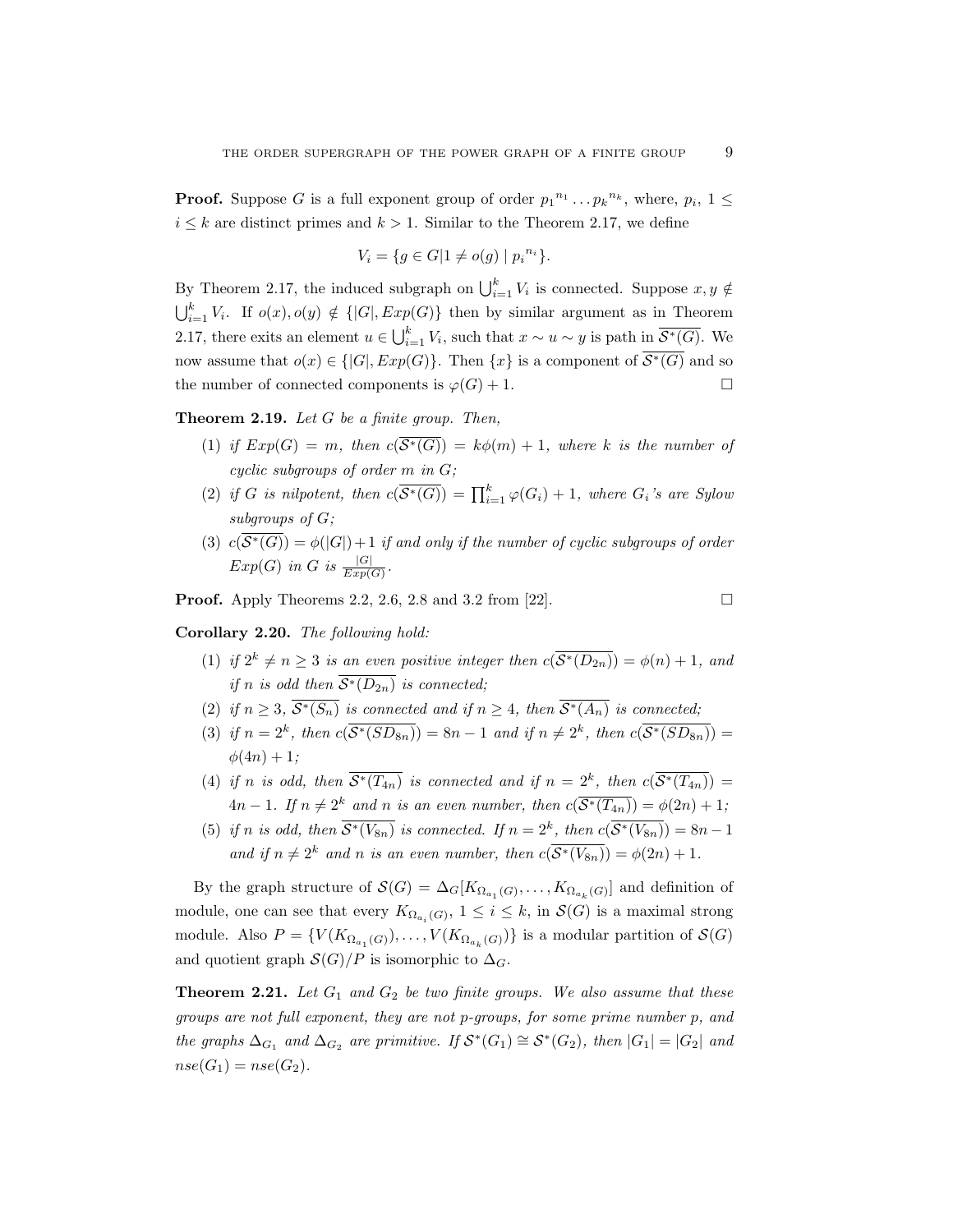**Proof.** By Theorem 1.1, since  $\Delta_{G_1}$  and  $\Delta_{G_2}$  are primitive,  $S^*(G_1)$ ,  $S^*(G_2)$ ,  $\overline{S^*(G_1)}$ and  $\overline{\mathcal{S}^*(G_2)}$  are connected. In addition, each graph has a unique maximal modular partition and  $S^*(G_1) \cong S^*(G_2)$  implies that  $\Delta_{G_1} \cong \Delta_{G_2}$  and so  $|G_1| = |G_2|$ . This shows that  $nse(G_1) = nse(G_2)$ , as desired.

**Theorem 2.22.** [17,18,21] Suppose G, H are finite groups and one of the following are satisfied:

- H is a sporadic simple group;
- H is a Mathieu group;
- H is the symmetric group  $S_r$ , where r is prime number.

If  $|G| = |H|$  and  $nse(G) = nse(H)$ , then  $G \cong H$ .

**Theorem 2.23.** Suppose  $G_1$  and  $G_2$  satisfy the conditions of Theorem 2.21. We also assume that one of the following conditions are satisfied:

- $G_1$  is a sporadic simple group;
- $G_1$  is a Mathieu group;
- $G_1$  is the symmetric group  $S_r$ , where r is prime number.

If  $S^*(G_1) \cong S^*(G_2)$ , then  $G_1 \cong G_2$ .

**Proof.** Apply Theorems 2.21 and 2.22. □

Acknowledgement. The authors would like to thank the referee for the valuable suggestions and comments.

#### References

- [1] J. X. Bi, A characterization of symmetric groups (Chinese), Acta. Math. Sinica, 33 (1990), 70-77.
- [2] P. J. Cameron, The power graph of a finite group, II, J. Group Theory, 13 (2010), 779-783.
- [3] P. J. Cameron and S. Ghosh, The power graph of a finite group, Discrete Math., 311 (2011), 1220-1222.
- [4] I. Chakrabarty, S. Ghosh and M. K. Sen, Undirected power graphs of semigroups, Semigroup Forum, 78 (2009), 410-426.
- [5] M. Chein, M. Habib and M. C. Maurer, Partitive hypergraphs, Discrete Math., 37 (1981), 35-50.
- [6] T. Gallai, Transitiv orientierbare graphen (German), Acta Math. Acad. Sci. Hungar., 18 (1967), 25-66.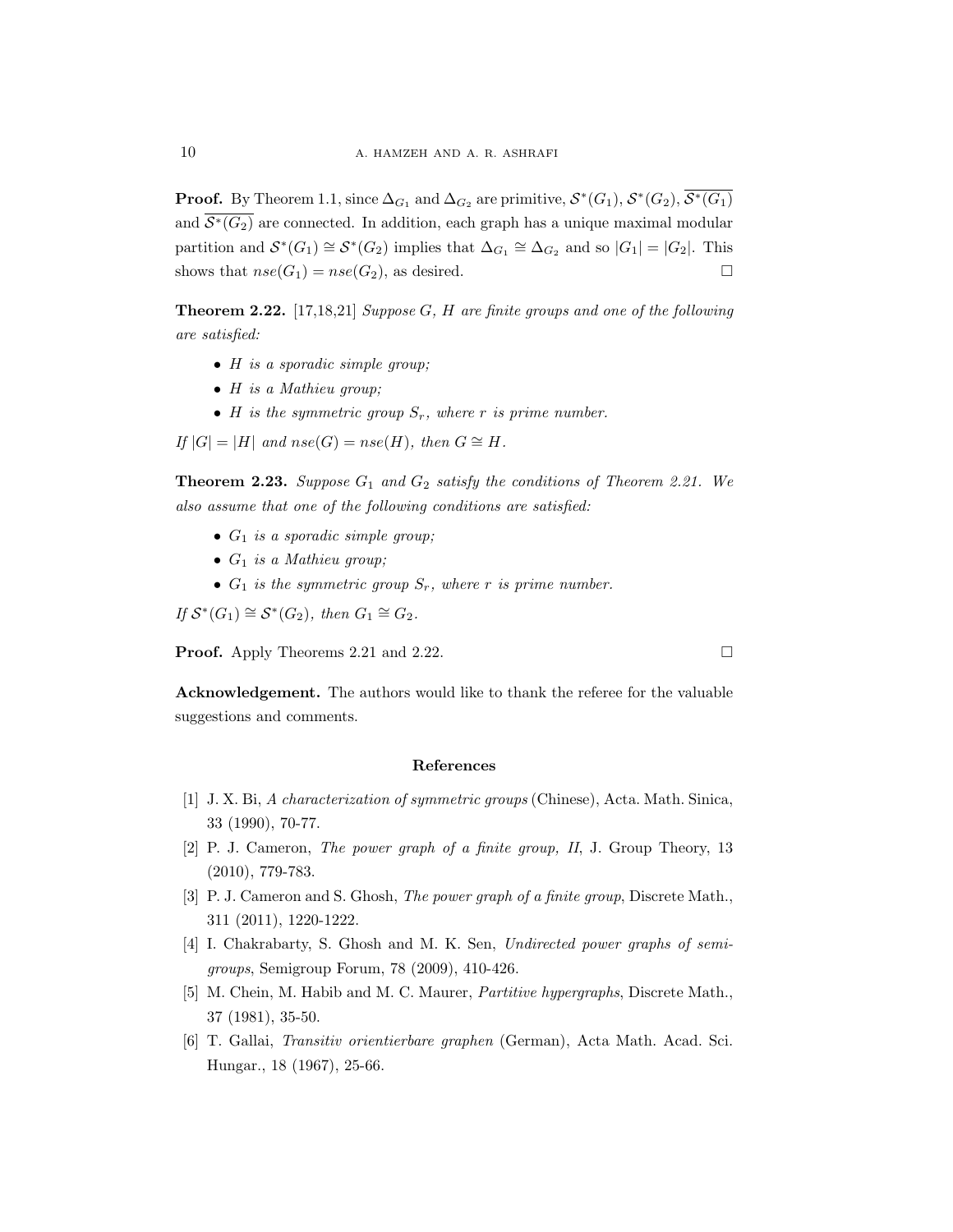- [7] M. Habib and C. Paul, A survey of the algorithmic aspects of modular decomposition, Comput. Sci. Rev., 4 (2010), 41-59.
- [8] A. Hamzeh, Spectrum and L-spectrum of the cyclic graph, Southeast Asian Bull. Math., 42 (2018), 875-884.
- [9] A. Hamzeh and A. R. Ashrafi, Automorphism groups of supergraphs of the power graph of a finite group, European J. Combin., 60 (2017), 82-88.
- [10] A. Hamzeh and A. R. Ashrafi, Spectrum and L-spectrum of the power graph and its main supergraph for certain finite groups, Filomat, 31(16) (2017), 5323- 5334.
- [11] A. Hamzeh and A. R. Ashrafi, The order supergraph of the power graph of a finite group, Turkish J. Math., 42 (2018), 1978-1989.
- [12] W. Imrich and S. Klav˘zar, Product Graphs: Structure and Recognition, Wiley-Interscience Series in Discrete Mathematics and Optimization, Wiley-Interscience, New York, 2000.
- [13] A. V. Kelarev and S. J. Quinn, A combinatorial property and power graphs of groups, Contributions to General Algebra, 12 (Vienna, 1999), Heyn, Klagenfurt, (2000), 229-235.
- [14] A. V. Kelarev and S. J. Quinn, Directed graphs and combinatorial properties of semigroups, J. Algebra, 251(1) (2002), 16-26.
- [15] A. V. Kelarev and S. J. Quinn, A combinatorial property and power graphs of semigroups, Comment. Math. Univ. Carolin., 45(1) (2004), 1-7.
- [16] A. V. Kelarev, S. J. Quinn and R. Smoliková, Power graphs and semigroups of matrices, Bull. Austral. Math. Soc., 63(2) (2001), 341-344.
- [17] A. R. Khalili Asboei, S. S. Salehi Amiri, A. Iranmanesh and A. Tehranian, A characterization of symmetric group  $S_r$ , where r is prime number, Ann. Math. Inform., 40 (2012), 13-23.
- [18] A. R. Khalili Asboei, S. S. Salehi Amiri, A. Iranmanesh and A. Tehranian, A characterization of sporadic simple groups by nse and order, J. Algebra Appl., 12 (2013), 1250158 (3 pp).
- [19] J. S. Rose, A Course on Group Theory, Cambridge University Prees, Cambridge, New York-Melbourne, 1978.
- [20] G. Sabidussi, Graph derivatives, Math. Z., 76 (1961), 385-401.
- [21] C. Shao and Q. Jiang, A new characterization of Mathieu groups, Arch. Math. (Brno), 46 (2010), 13-23.
- [22] M. Tărnăuceanu, A generalization of the Euler's totient function, Asian-Eur. J. Math., 8(4) (2015), 1550087 (13 pp).